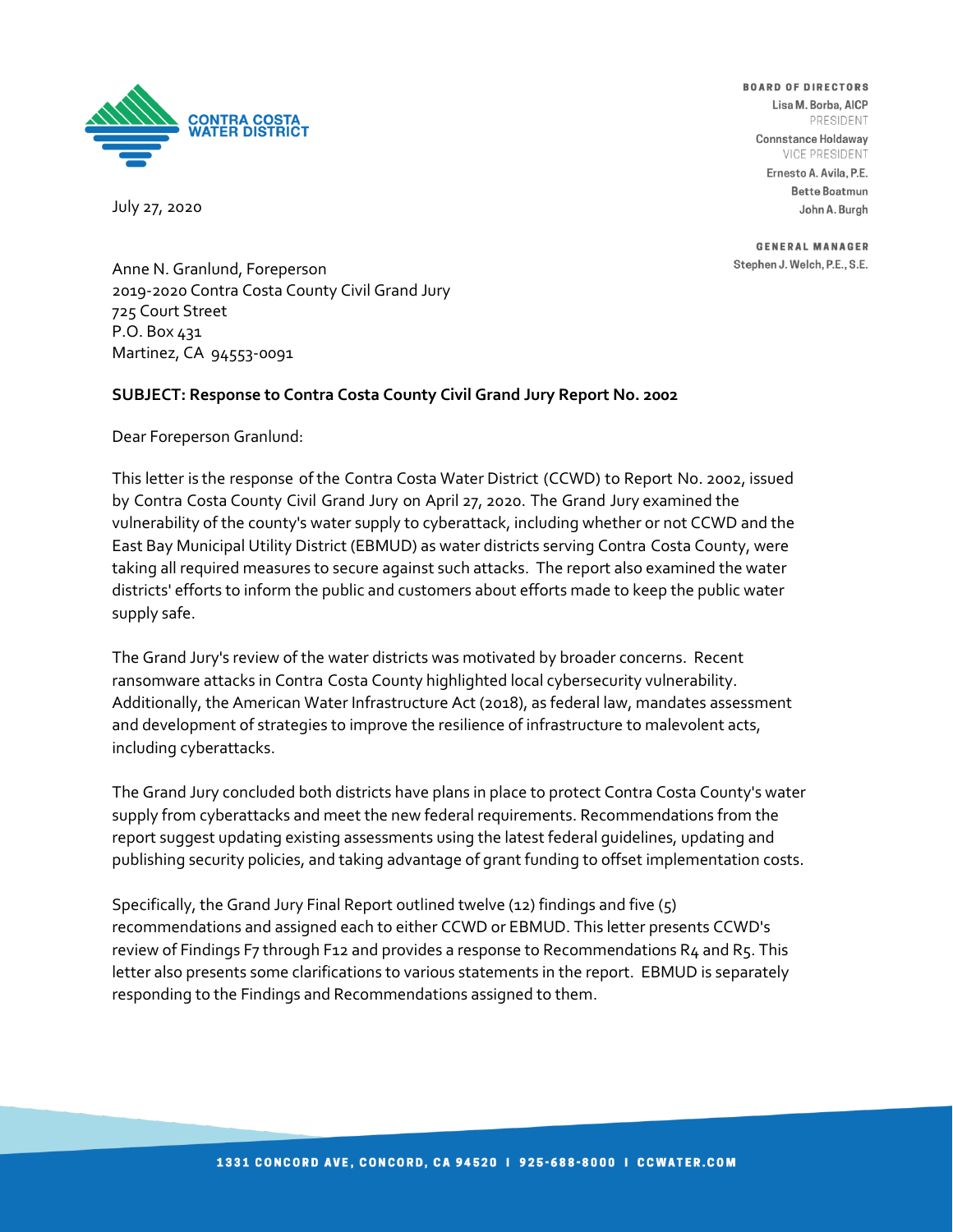2019-2020 Contra Costa County Civil Grand Jury July 27, 2020 Page 2

### **FINDINGS**

The Grand Jury Final Report made the following findings regarding CCWD:

Finding 7 (F7). CCWD's response to the American Water Infrastructure Act is timely and conforms to all requirements of this Act.

CCWD agrees with Finding F7.

Finding 8 (F8). CCWD's use of staff and an outside consultant for the Risk and Resilience Assessment complies with the American Water Infrastructure Act requirements.

CCWD agrees with Finding F8.

Finding 9 (F9). CCWD's designated Risk and Resilience Assessment & Emergency Response Plan team received specific, relevant training in the areas specified under Section 2013 of the American Water Infrastructure Act.

CCWD agrees with Finding F9.

Finding 10 (F10). There is no CCWD public website statement on the issue of cybersecurity or its program to counter cyberattacks.

CCWD has posted a public website statement on the issue of cybersecurity and its programs to counter cyberattacks here[: https://www.ccwater.com/763/Cybersecurity-and-](https://www.ccwater.com/763/Cybersecurity-and-Enterprise-Systems)[Enterprise-Systems.](https://www.ccwater.com/763/Cybersecurity-and-Enterprise-Systems)

Finding 11 (F11). The Grand Jury found no evidence regarding CCWD's National Institute of Standards and Technology Tier level. The National Institute of Standards and Technology Tier level is releasable to the public and essential to inform CCWD of how safe its water supply is from cyberattacks.

CCWD conducts on-going annual audits of its cybersecurity systems and addresses any critical issues identified. The District assesses itself to be at National Institute of Standards and Technology Tier 3, Repeatable. CCWD's cybersecurity practices are regularly updated and based on assessments conducted both internally and externally. CCWD continuously monitors the cybersecurity risk of all technological assets, and there is an organizationwide agreement on staying consistent with industry best practices. CCWD regularly collaborates with outside entities and receives and shares information for the betterment of the organization. A cybersecurity governance committee was also established to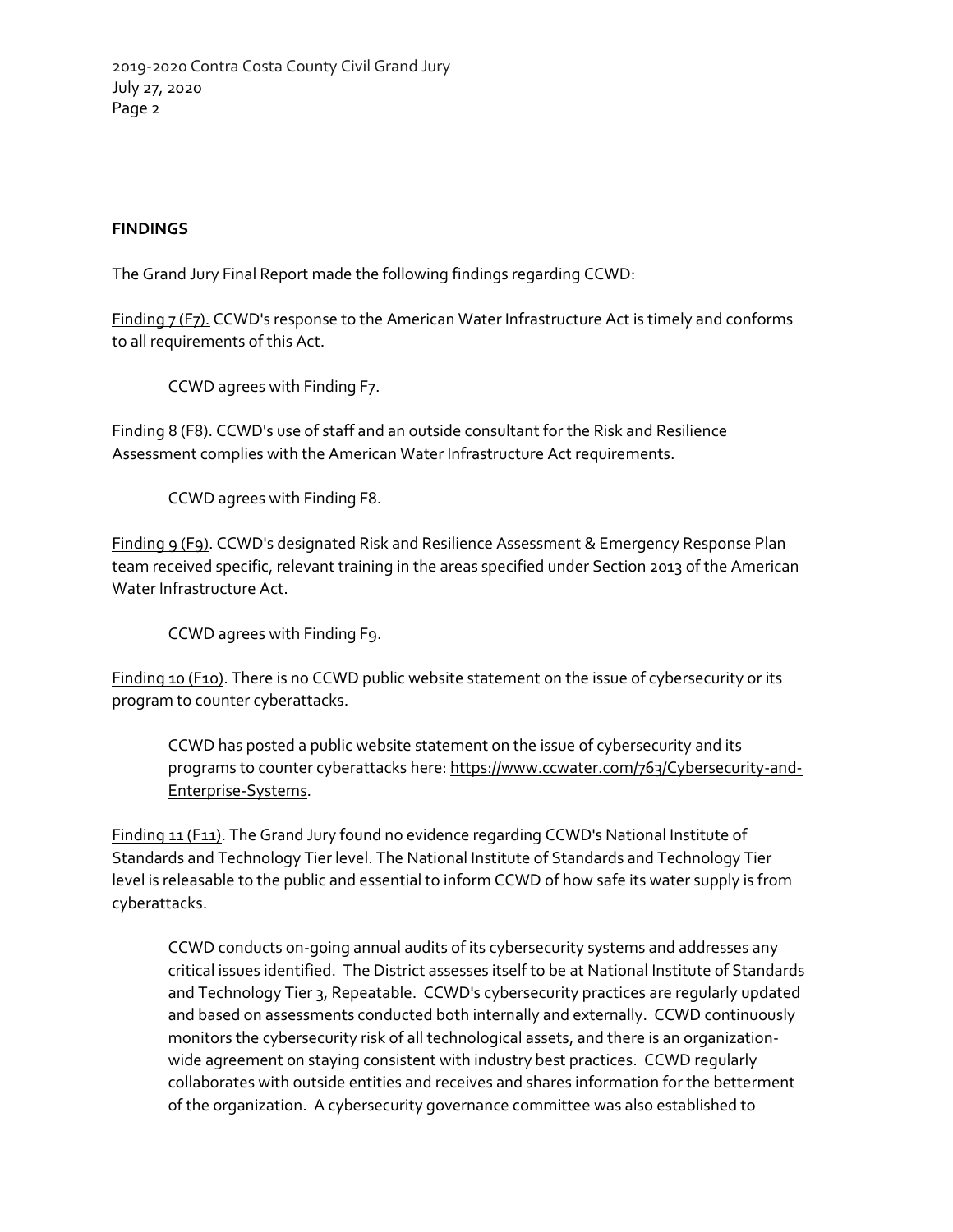2019-2020 Contra Costa County Civil Grand Jury July 27, 2020 Page 3

further enhance policy implementation and partnerships.

Finding 12 (F12). Federal funding is available through the Drinking Water Infrastructure Risk and Resilience Program that could strengthen CCWD's cybersecurity infrastructure. These grants help offset water rate increases that customers might otherwise pay.

CCWD agrees with Finding F12. CCWD will consider application for various grants to offset costs to ratepayers. Grant opportunities will be reviewed by CCWD's grants program. CCWD's full-time Grants Coordinator will continue to monitor to ensure opportunities are pursued whenever possible.

# **RECOMMENDATIONS**

The Grand Jury Final Report made the following recommendations:

Recommendation  $4(R_4)$ . CCWD Board of Directors should consider publishing a cyber policy acknowledging the cyberattack threat and informing the public of its programs to overcome and prevent attacks on the public water supply by December 31, 2020.

This recommendation has not yet been implemented. CCWD expects to draft a policy for consideration and potential adoption prior to December 31, 2020.

Recommendation 5 (R5). CCWD Board of Directors should consider applying for a grant to offset new technology costs and strengthen its cybersecurity infrastructure under the Drinking Water Infrastructure Risk and Resilience Program by December 31, 2020.

This recommendation has not yet been implemented. CCWD will consider application for various grants to offset implementation costs to ratepayers. Grant opportunities are being tracked by CCWD's grants program.

# **CLARIFICATIONS**

In addition to the comments on the specific findings and recommendations, CCWD would like to clarify and correct the following statements in the Grand Jury Final Report.

Page 1, 3rd paragraph:

*Emergency response plans, per AWIA, are not due until September 30, 2020.*